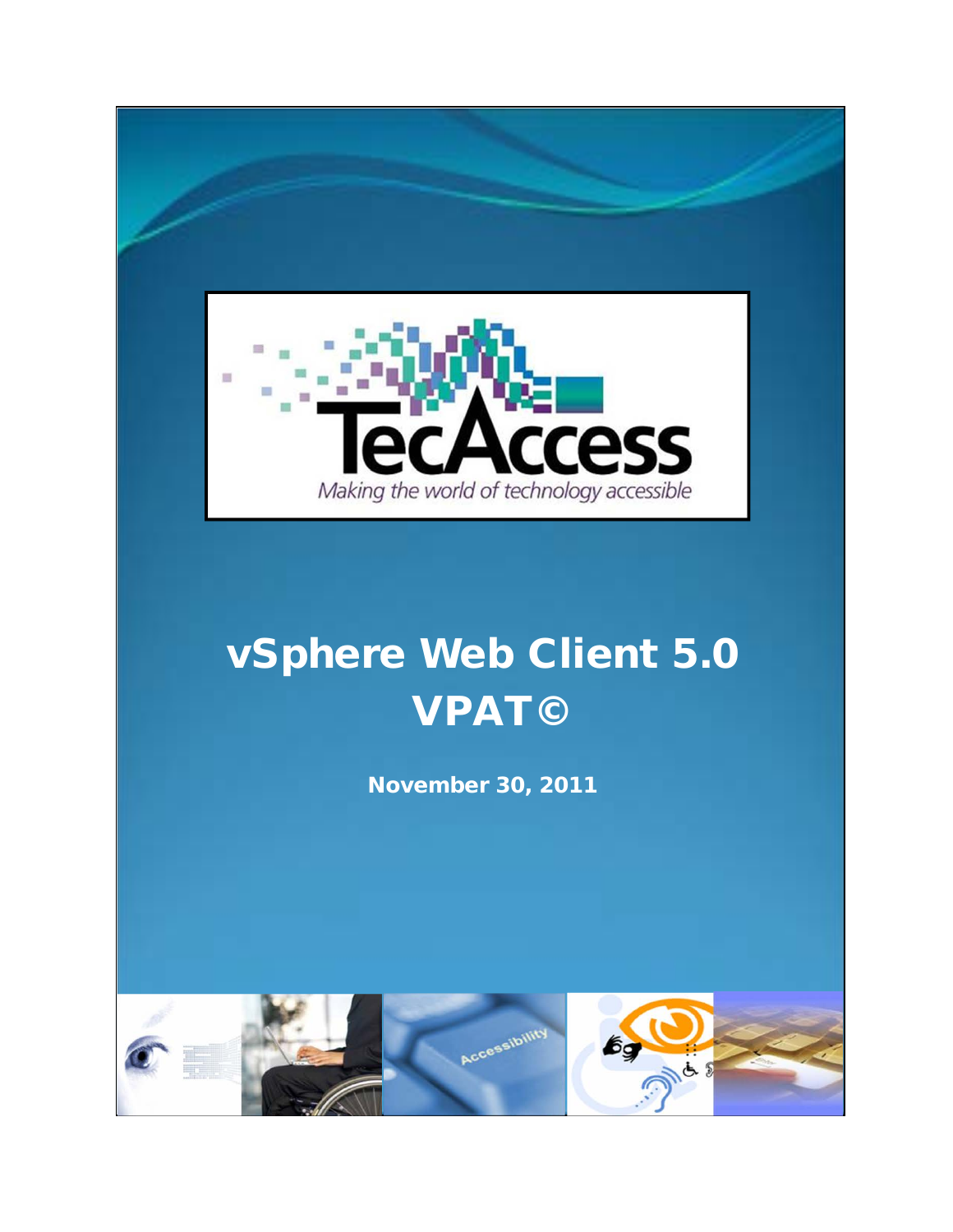

## **VPAT©**

Since the VPAT must be comprehensive, all Section 508 issues on all pages must be corrected to sustain compliance.

| <b>Criteria</b>                                                                    | <b>Supporting</b><br><b>Features</b>      | <b>Remarks and Explanations</b>                     |
|------------------------------------------------------------------------------------|-------------------------------------------|-----------------------------------------------------|
| Section 1194.21 Software Applications<br>and Operating Systems                     | <b>Supports with</b><br><b>Exceptions</b> | Please refer to the 1194.21 section for<br>details. |
| Section 1194.22 Web-based Intranet<br>and Internet Information and<br>Applications | <b>Supports with</b><br><b>Exceptions</b> | Please refer to the 1194.22 section for<br>details  |
| Section 1194.23 Telecommunications<br>Products                                     | Not Applicable                            | Not Applicable                                      |
| Section 1194.24 Video and Multi-<br>media Products                                 | Not Applicable                            | Not Applicable                                      |
| Section 1194.25 Self-Contained,<br><b>Closed Products</b>                          | Not Applicable                            | Not Applicable                                      |
| Section 1194.26 Desktop and Portable<br>Computers                                  | Not Applicable                            | Not Applicable                                      |
| Section 1194.31 Functional<br>Performance Criteria                                 | <b>Supports with</b><br><b>Exceptions</b> | Please refer to the 1194.31 section for<br>details. |
| Section 1194.41 Information,<br>Documentation, and Support                         | <b>Supports</b>                           | Please refer to the 1194.41 section for<br>details. |

#### **Support Levels**

| <b>Support Level</b>                                       | <b>Description</b>                                                                                                                                                               |
|------------------------------------------------------------|----------------------------------------------------------------------------------------------------------------------------------------------------------------------------------|
| <b>Supports</b>                                            | Use this language when you determine the product<br>fully meets the letter and intent of the Criteria.                                                                           |
| <b>Supports with Exceptions/Minor</b><br><b>Exceptions</b> | Use this language when you determine the product<br>does not fully meet the letter and intent of the<br>Criteria, but provides some level of access relative to<br>the Criteria. |
| <b>Supports through Equivalent</b><br><b>Facilitation</b>  | Use this language when you have identified an<br>alternate way to meet the intent of the Criteria or<br>when the product does not fully meet the intent of<br>the Criteria.      |

TecAccess LLC 2410 Granite Ridge Road Building A, Unit 1 Dickville, VA 23146 **CONFIDENTIAL AND PROPRIETARY** The language contained in criteria column of the VPAT© is taken directly from the Section 508

provisions of the Rehabilitation Act of 1973, as amended.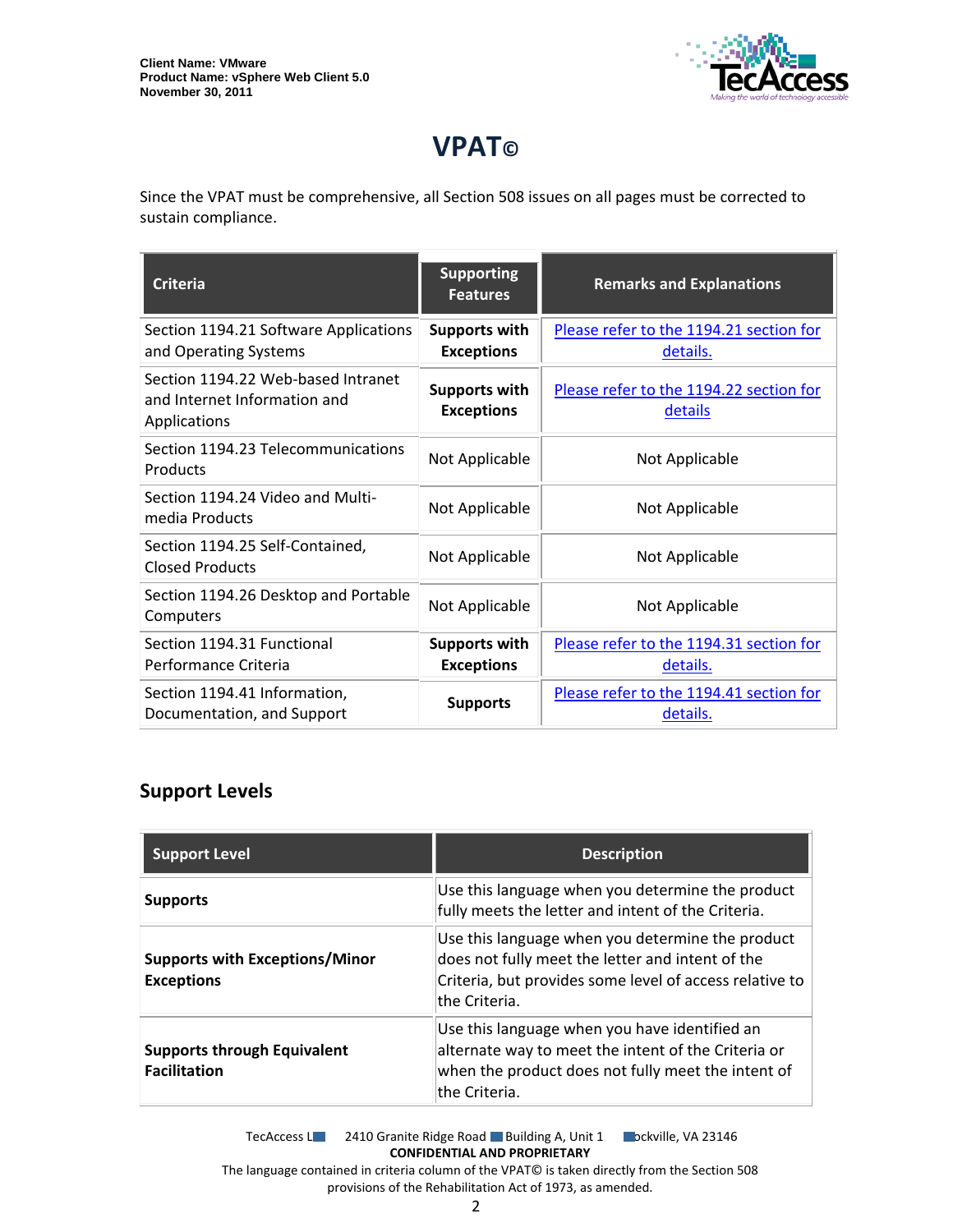

| <b>Support Level</b>                                                       | <b>Description</b>                                                                                                                                                                                                                                                                                                                                  |
|----------------------------------------------------------------------------|-----------------------------------------------------------------------------------------------------------------------------------------------------------------------------------------------------------------------------------------------------------------------------------------------------------------------------------------------------|
| Supports when combined with<br><b>Compatible AT</b>                        | Use this language when you determine the product<br>fully meets the letter and intent of the Criteria when<br>used in combination with Compatible Assistive<br>Technology ("AT"). For example, many software<br>programs can provide speech output when<br>combined with a compatible screen reader<br>(commonly used AT for people who are blind). |
| <b>Does Not Support</b>                                                    | Use this language when you determine the product<br>does not meet the letter or intent of the Criteria.                                                                                                                                                                                                                                             |
| <b>Not Applicable</b>                                                      | Use this language when you determine the Criteria<br>does not apply to the specific product.                                                                                                                                                                                                                                                        |
| <b>Not Applicable - Fundamental</b><br><b>Alteration Exception Applies</b> | Use this language when you determine a<br>Fundamental Alteration of the product would be<br>required to meet the Criteria (see the access board's<br>standards for the definition of "fundamental<br>alteration").                                                                                                                                  |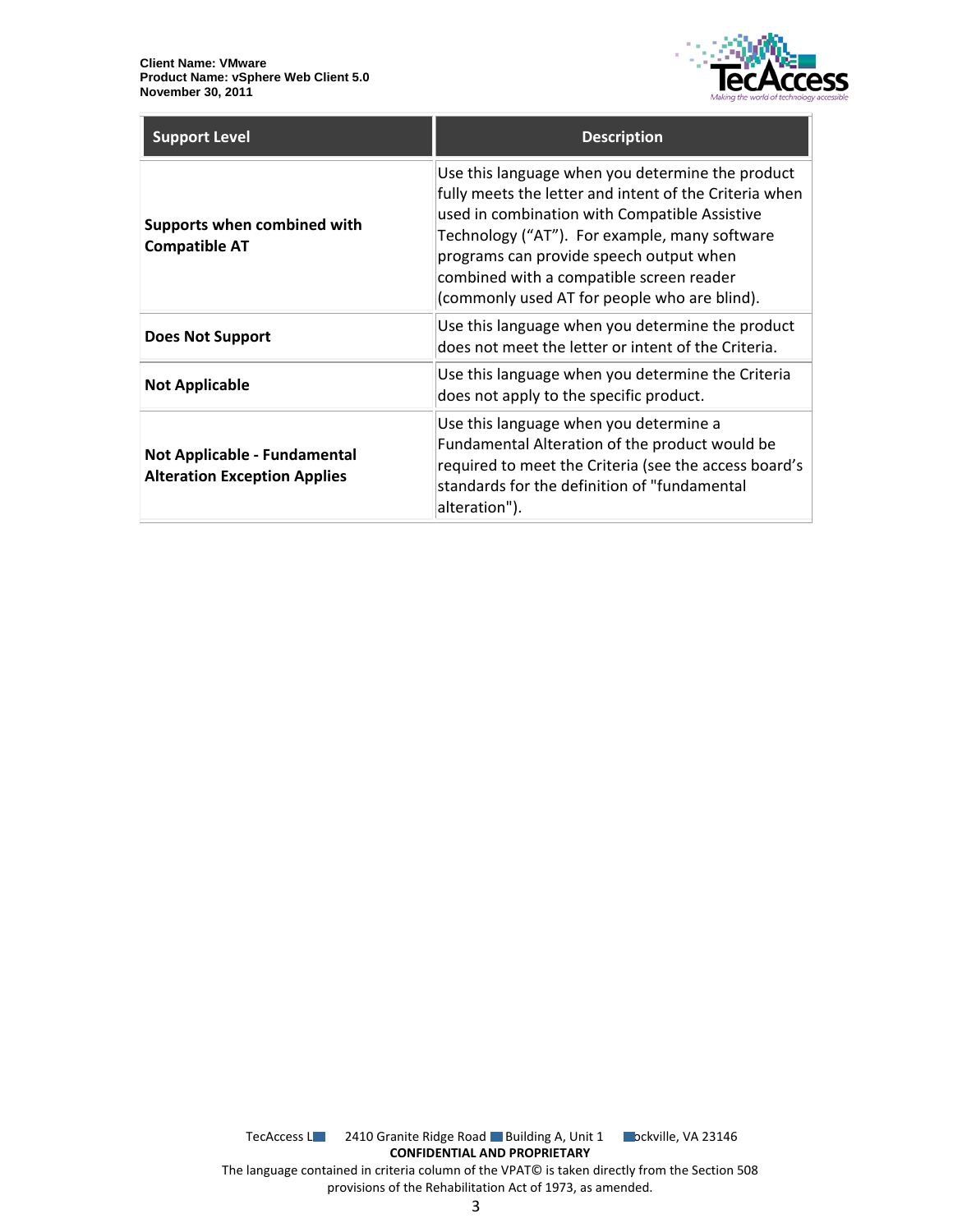

#### <span id="page-3-0"></span>**§1194.21 Software Applications and Operating Systems**

| <b>Criteria</b>                                                                                                                                                                                                                                                                                                                                                                                                                                                                                                                                                                                      | <b>Support Level</b>                      | <b>Remarks and Explanations</b>                                                                                                                                                                                                                                                                                                                                                                                                                                                                                                                                                         |
|------------------------------------------------------------------------------------------------------------------------------------------------------------------------------------------------------------------------------------------------------------------------------------------------------------------------------------------------------------------------------------------------------------------------------------------------------------------------------------------------------------------------------------------------------------------------------------------------------|-------------------------------------------|-----------------------------------------------------------------------------------------------------------------------------------------------------------------------------------------------------------------------------------------------------------------------------------------------------------------------------------------------------------------------------------------------------------------------------------------------------------------------------------------------------------------------------------------------------------------------------------------|
| (a) When software is designed to<br>run on a system that has a<br>keyboard, product functions shall<br>be executable from a keyboard<br>where the function itself or the<br>result of performing a function<br>can be discerned textually.                                                                                                                                                                                                                                                                                                                                                           | <b>Supports with</b><br><b>Exceptions</b> | Interfaces are keyboard accessible with<br>some exceptions. A mouse or other<br>pointing device is required to reach,<br>activate and/or select. Exceptions for<br>JAWS users include the dropdown<br>menus of "More Applications", "Root"<br>and "Help" and graphic tabs on the<br>"Inventory Tree" pane. Both JAWS and<br>keyboard-only users cannot access tree<br>items on the "Customize Hardware"<br>pane of the "Create a Virtual Machine"<br>wizard and interfaces on the "Global<br>Information" pane. The Flex-based<br>application does not gain keyboard focus<br>at times. |
| (b) Applications shall not disrupt<br>or disable activated features of<br>other products that are identified<br>as accessibility features, where<br>those features are developed and<br>documented according to industry<br>standards. Applications also shall<br>not disrupt or disable activated<br>features of any operating system<br>that are identified as accessibility<br>features where the application<br>programming interface for those<br>accessibility features has been<br>documented by the manufacturer<br>of the operating system and is<br>available to the product<br>developer. | Supports with<br><b>Exceptions</b>        | vSphere 5.0 Web Client does not cause<br>interference with activated or available<br>accessibility features of other products<br>or operating systems with some<br>exceptions. The application does not<br>honor Windows High Contrast options<br>by not allowing users to change<br>background and foreground colors.                                                                                                                                                                                                                                                                  |
| (c) A well-defined on-screen<br>indication of the current focus<br>shall be provided that moves<br>among interactive interface<br>elements as the input focus<br>changes. The focus shall be<br>programmatically exposed so that<br>Assistive Technology can track<br>focus and focus changes. (Related                                                                                                                                                                                                                                                                                              | <b>Supports</b>                           | The current focus can be tracked visually<br>or through assistive technologies.                                                                                                                                                                                                                                                                                                                                                                                                                                                                                                         |

TecAccess L**LC** 2410 Granite Ridge Road Building A, Unit 1 **Rockville, VA 23146 CONFIDENTIAL AND PROPRIETARY**

The language contained in criteria column of the VPAT© is taken directly from the Section 508 provisions of the Rehabilitation Act of 1973, as amended.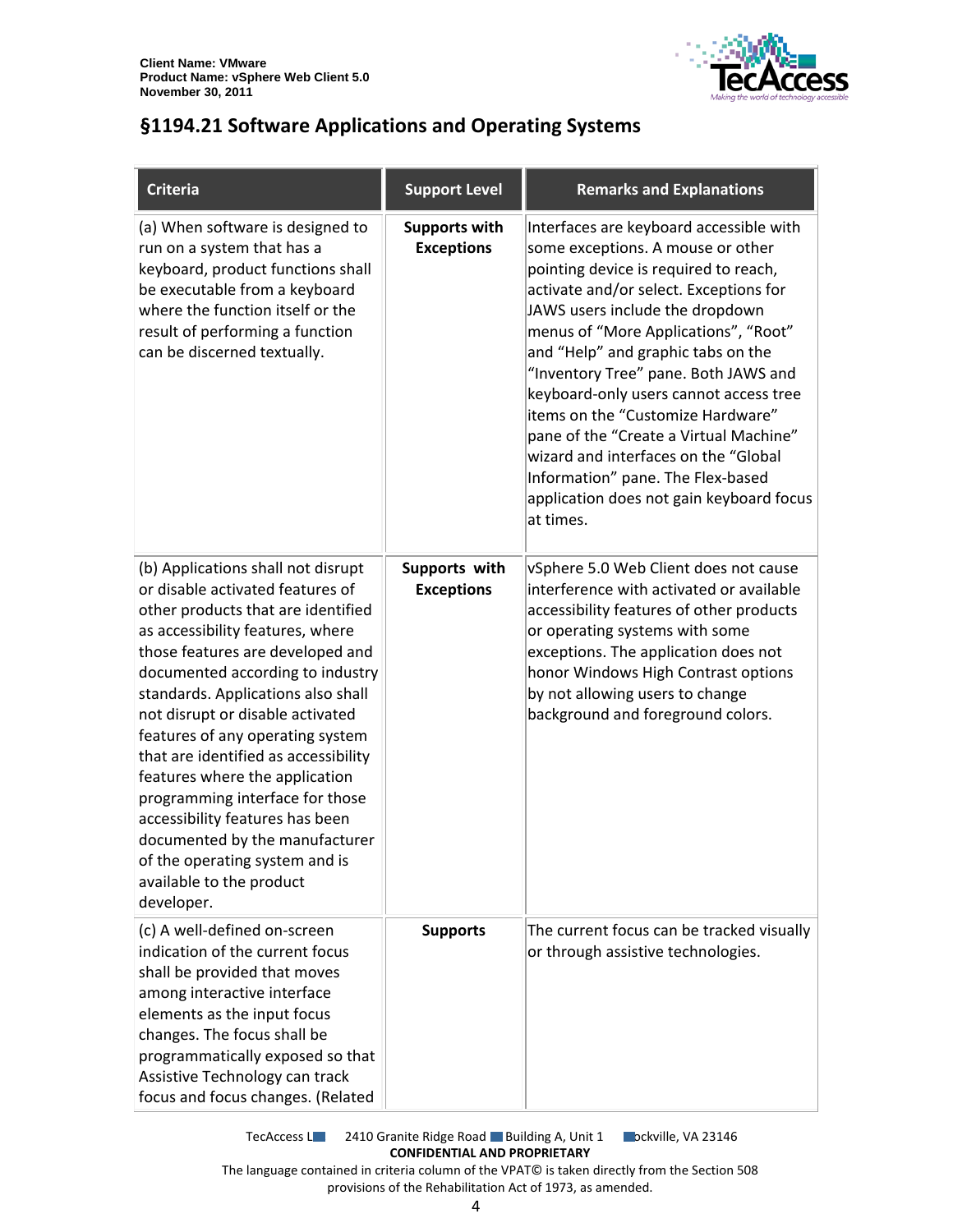

| <b>Criteria</b>                                                                                                                                                                                                                                                                                            | <b>Support Level</b>                      | <b>Remarks and Explanations</b>                                                                                                                                                                                                                                                                                                                                                                                                          |
|------------------------------------------------------------------------------------------------------------------------------------------------------------------------------------------------------------------------------------------------------------------------------------------------------------|-------------------------------------------|------------------------------------------------------------------------------------------------------------------------------------------------------------------------------------------------------------------------------------------------------------------------------------------------------------------------------------------------------------------------------------------------------------------------------------------|
| to well-defined focus control<br>which will also be visually<br>indicative).                                                                                                                                                                                                                               |                                           |                                                                                                                                                                                                                                                                                                                                                                                                                                          |
| (d) Sufficient information about a<br>user interface element including<br>the identity, operation and state<br>of the element shall be available<br>to Assistive Technology. When an<br>image represents a program<br>element, the information<br>conveyed by the image must also<br>be available in text. | Supports with<br><b>Exceptions</b>        | Some interfaces and/or graphic<br>components do not have information<br>exposed to assistive technologies.<br>Graphic tabs in the "Inventory Tree"<br>pane, interfaces within the "Global<br>Information" pane, the "Search"<br>dropdown menu button and the "Create<br>Virtual Machine" button do not expose<br>accessible names. Data in "Recent<br>Events" tables do not expose Microsoft<br>Active Accessibility (MSAA) information. |
| (e) When bitmap images are used<br>to identify controls, status<br>indicators, or other programmatic<br>elements, the meaning assigned<br>to those images shall be<br>consistent throughout an<br>application's performance.                                                                               | <b>Supports</b>                           | Images to identify user interfaces and<br>other components have consistent<br>meanings throughout vSphere 5.0 Web<br>Client.                                                                                                                                                                                                                                                                                                             |
| (f) Textual information shall be<br>provided through operating<br>system functions for displaying<br>text. The minimum information<br>that shall be made available is text<br>content, text input caret location,<br>and text attributes.                                                                  | <b>Supports with</b><br><b>Exceptions</b> | vSphere 5.0 Web Client allows textual<br>information to be provided through<br>operating system functions with some<br>exceptions. When any dialog window<br>appears, JAWS does not say its title or<br>some read-only text.                                                                                                                                                                                                             |
| (g) Applications shall not override<br>user selected contrast and color<br>selections and other individual<br>display attributes.                                                                                                                                                                          | <b>Supports with</b><br><b>Exceptions</b> | vSphere 5.0 Web Client does not cause<br>interference with activated or available<br>accessibility features of other products<br>or operating systems with some<br>exceptions. The application does not<br>honor Windows High Contrast options<br>by not allowing users to change<br>background and foreground colors.                                                                                                                   |
| (h) When animation is displayed,<br>the information shall be<br>displayable in at least one non-<br>animated presentation mode at                                                                                                                                                                          | <b>Not Applicable</b>                     | vSphere Web Client 5.0 does not have<br>animation.                                                                                                                                                                                                                                                                                                                                                                                       |

TecAccess L**LC** 2410 Granite Ridge Road Building A, Unit 1 **Rockville, VA 23146 CONFIDENTIAL AND PROPRIETARY** The language contained in criteria column of the VPAT© is taken directly from the Section 508

provisions of the Rehabilitation Act of 1973, as amended.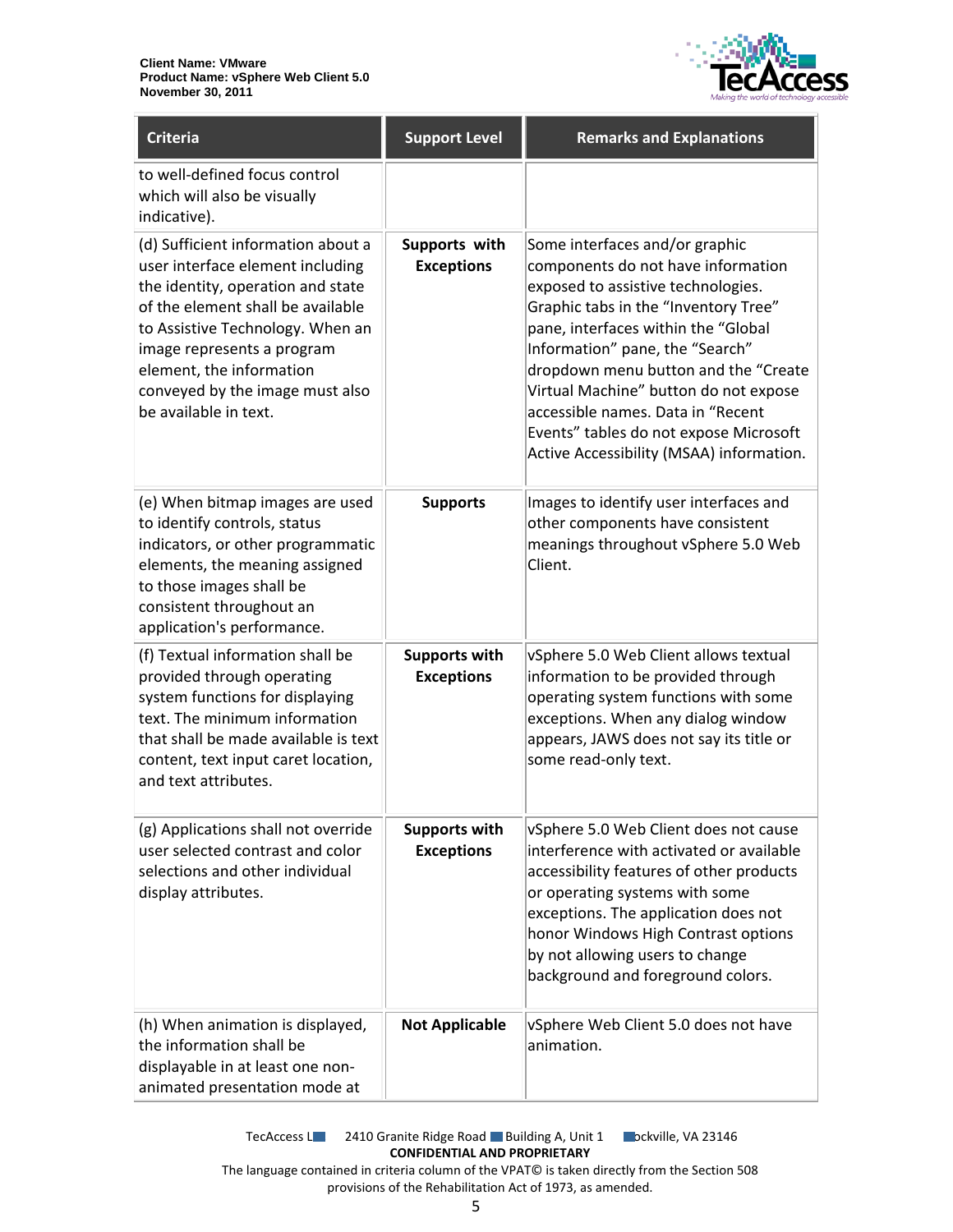

<span id="page-5-0"></span>

| <b>Criteria</b>                                                                                                                                                                                                                                                     | <b>Support Level</b>                      | <b>Remarks and Explanations</b>                                                                                                                                                                                                                                                                                     |
|---------------------------------------------------------------------------------------------------------------------------------------------------------------------------------------------------------------------------------------------------------------------|-------------------------------------------|---------------------------------------------------------------------------------------------------------------------------------------------------------------------------------------------------------------------------------------------------------------------------------------------------------------------|
| the option of the user.<br>(Animation)                                                                                                                                                                                                                              |                                           |                                                                                                                                                                                                                                                                                                                     |
| (i) Color coding shall not be used<br>as the only means of conveying<br>information, indicating an action,<br>prompting a response, or<br>distinguishing a visual element.                                                                                          | <b>Supports with</b><br><b>Exceptions</b> | vSphere 5.0 Web Client has textual<br>and/or programmatically implemented<br>equivalents when color-conveyed<br>information is displayed to indicate an<br>action, identify an element or require a<br>response with some exceptions.<br>Selected tabs and buttons are color-<br>conveyed without text equivalents. |
| (j) When a product permits a user<br>to adjust color and contrast<br>settings, a variety of color<br>selections capable of producing a<br>range of contrast levels shall be<br>provided.                                                                            | <b>Not Applicable</b>                     | vSphere Web Client 5.0 does not have<br>settings to adjust color contrast.                                                                                                                                                                                                                                          |
| (k) Software shall not use flashing<br>or blinking text, objects, or other<br>elements having a flash or blink<br>frequency greater than 2 Hz and<br>lower than 55 Hz.                                                                                              | <b>Supports</b>                           | vSphere Web Client 5.0 does not have<br>content that flashes or blinks with a<br>frequency greater than 2 Hz and lower<br>than 55 Hz.                                                                                                                                                                               |
| (I) When electronic forms are<br>used, the form shall allow people<br>using Assistive Technology to<br>access the information, field<br>elements, and functionality<br>required for completion and<br>submission of the form, including<br>all directions and cues. | <b>Supports with</b><br><b>Exceptions</b> | Assistive technologies, such as screen<br>readers, may not identify and navigate<br>to all of the form elements in the<br>application to complete and submit<br>forms. Many edit boxes and combo<br>boxes in dialogs do not have their<br>accessible names exposed to JAWS.                                         |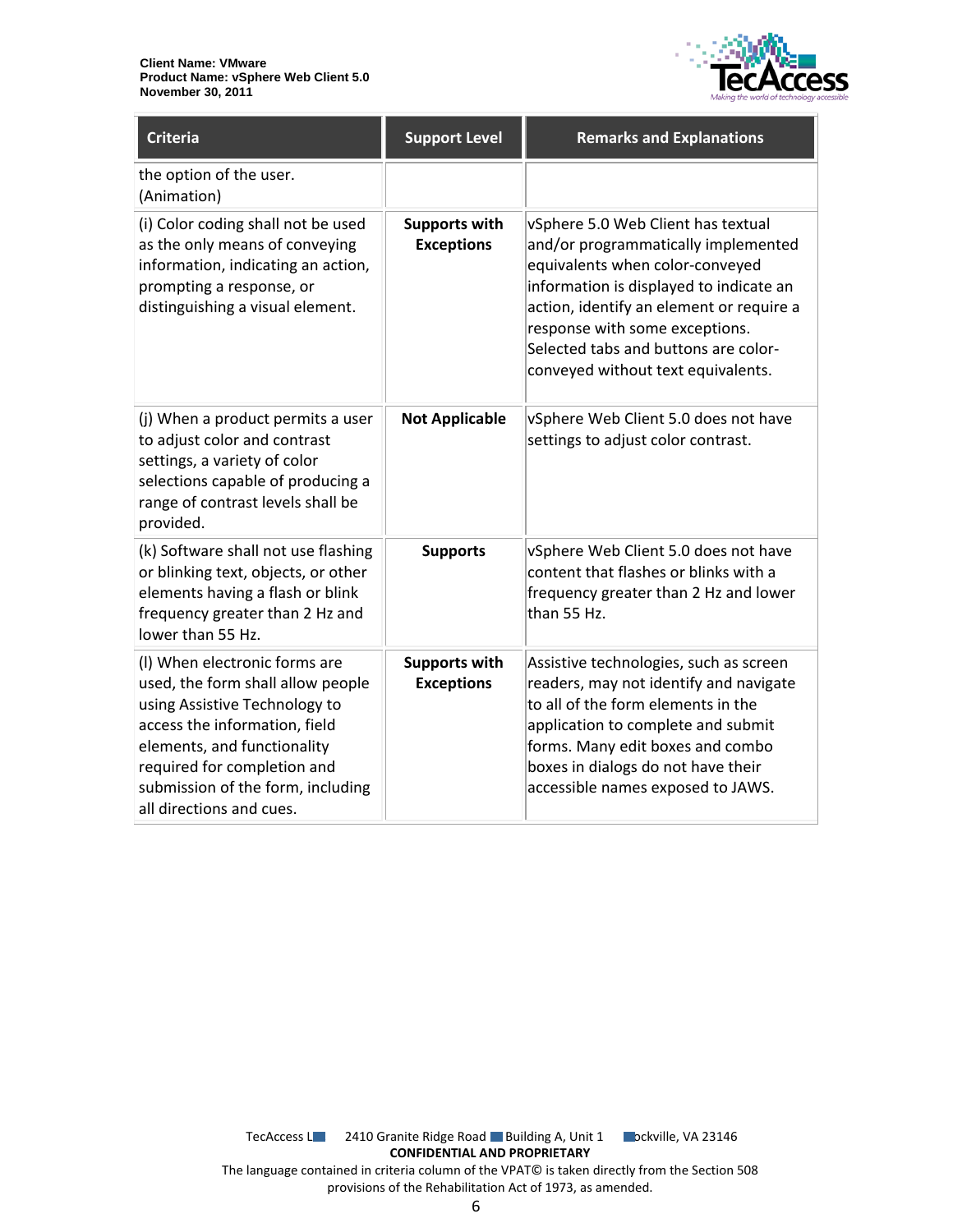

#### **§ 1194.22 Web-based Intranet and Internet Information and Applications**

| <b>Criteria</b>                                                                                                                                                              | <b>Support Level</b>                      | <b>Remarks and Explanations</b>                                                                                                                                                                                                             |
|------------------------------------------------------------------------------------------------------------------------------------------------------------------------------|-------------------------------------------|---------------------------------------------------------------------------------------------------------------------------------------------------------------------------------------------------------------------------------------------|
| (a) A text equivalent for every<br>non-text element shall be<br>provided (e.g., via "alt",<br>"longdesc", or in element<br>content).                                         | <b>Supports with</b><br><b>Exceptions</b> | Text equivalents for non-text elements<br>are available to comprehend content<br>and to aid in navigation with some<br>exceptions. Exceptions include the<br>"Search" dropdown menu button and<br>the "Create Virtual Machine" button.      |
| (b) Equivalent alternatives for<br>any multimedia presentation<br>shall be synchronized with the<br>presentation.                                                            | <b>Not Applicable</b>                     | Web pages do not have multimedia<br>presentations.                                                                                                                                                                                          |
| (c) Web pages shall be designed<br>so that all information conveyed<br>with color is also available<br>without color, for example from<br>context or markup.                 | <b>Supports with</b><br><b>Exceptions</b> | When color conveys information, text<br>or programmatically implemented<br>equivalents are provided with a few<br>exceptions. Exceptions include<br>selected tabs and a selected button.                                                    |
| (d) Documents shall be organized<br>so they are readable without<br>requiring an associated style<br>sheet.                                                                  | <b>Supports with</b><br><b>Exceptions</b> | Web pages are readable when<br>stylesheets are disabled or with user-<br>defined stylesheets with some<br>exceptions. The majority of headings<br>in the Online Help section of vSphere<br>5.0 Web Client do not have structural<br>markup. |
| (e) Redundant text links shall be<br>provided for each active region<br>of a server-side image map.                                                                          | <b>Not Applicable</b>                     | vSphere 5.0 Web Client does not have<br>server-side image maps.                                                                                                                                                                             |
| (f) Client-side image maps shall<br>be provided instead of server-<br>side image maps except where<br>the regions cannot be defined<br>with an available geometric<br>shape. | <b>Not Applicable</b>                     | vSphere 5.0 Web Client does not have<br>client-side image maps.                                                                                                                                                                             |
| (g) Row and column headers<br>shall be identified for data tables.                                                                                                           | <b>Supports</b>                           | Row and column headers of data<br>tables have identifying information.                                                                                                                                                                      |
| (h) Markup shall be used to<br>associate data cells and header                                                                                                               | <b>Not Applicable</b>                     | vSphere Web Client 5.0 does not have<br>data tables with multi-level columns                                                                                                                                                                |

TecAccess L**LC** 2410 Granite Ridge Road Building A, Unit 1 **Rockville, VA 23146 CONFIDENTIAL AND PROPRIETARY**

The language contained in criteria column of the VPAT© is taken directly from the Section 508 provisions of the Rehabilitation Act of 1973, as amended.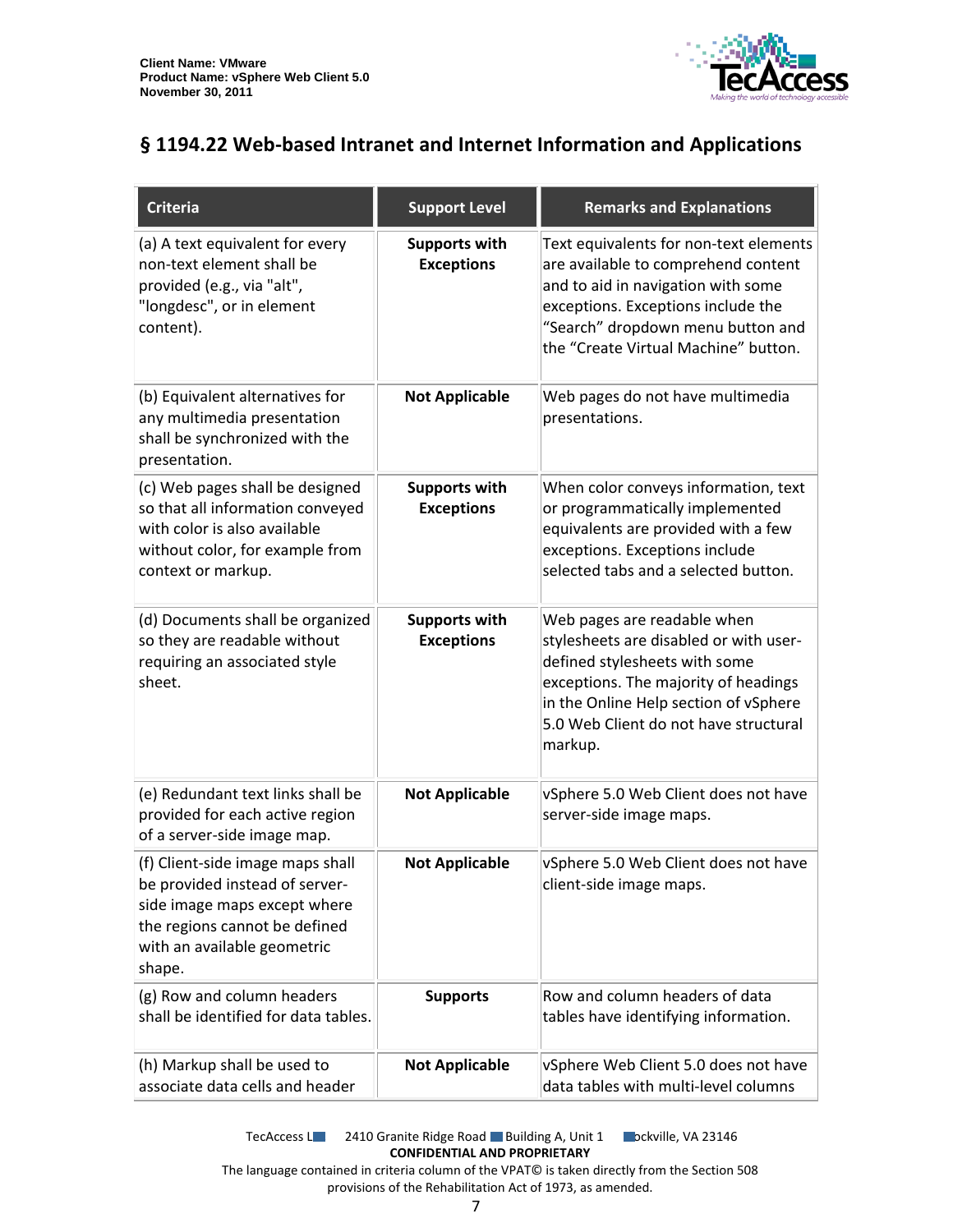

| Criteria                                                                                                                                                                                                                                                                                                                    | <b>Support Level</b>                      | <b>Remarks and Explanations</b>                                                                                                                                                                                                                                                                                                                                                                                                                                                                                                           |
|-----------------------------------------------------------------------------------------------------------------------------------------------------------------------------------------------------------------------------------------------------------------------------------------------------------------------------|-------------------------------------------|-------------------------------------------------------------------------------------------------------------------------------------------------------------------------------------------------------------------------------------------------------------------------------------------------------------------------------------------------------------------------------------------------------------------------------------------------------------------------------------------------------------------------------------------|
| cells for data tables that have<br>two or more logical levels of row<br>or column headers.                                                                                                                                                                                                                                  |                                           | or rows.                                                                                                                                                                                                                                                                                                                                                                                                                                                                                                                                  |
| (i) Frames shall be titled with text<br>that facilitates frame<br>identification and navigation                                                                                                                                                                                                                             | <b>Supports</b>                           | Title attributes are provided to help<br>assistive technology users identify and<br>navigate to frames.                                                                                                                                                                                                                                                                                                                                                                                                                                   |
| (j) Pages shall be designed to<br>avoid causing the screen to<br>flicker with a frequency greater<br>than 2 Hz and lower than 55 Hz.                                                                                                                                                                                        | <b>Supports</b>                           | Web pages do not have content that<br>flashes or blinks with a frequency<br>greater than 2 Hz and lower than 55<br>Hz.                                                                                                                                                                                                                                                                                                                                                                                                                    |
| (k) A text-only page, with<br>equivalent information or<br>functionality, shall be provided<br>to make a web site comply with<br>the provisions of this part, when<br>compliance cannot be<br>accomplished in any other way.<br>The content of the text-only page<br>shall be updated whenever the<br>primary page changes. | <b>Supports</b>                           | Text-only pages are provided since<br>compliance cannot be met any other<br>way or are not required.                                                                                                                                                                                                                                                                                                                                                                                                                                      |
| (I) When pages utilize scripting<br>languages to display content, or<br>to create interface elements, the<br>information provided by the<br>script shall be identified with<br>functional text that can be read<br>by assistive technology.                                                                                 | <b>Supports with</b><br><b>Exceptions</b> | Assistive technology and keyboard<br>users can access scripted interfaces<br>with some exceptions. Exceptions for<br>JAWS users include the dropdown<br>menus of "More Applications", "Root"<br>and "Help" and graphic tabs on the<br>"Inventory Tree" pane. Both JAWS and<br>keyboard-only users cannot access<br>tree items on the "Customize<br>Hardware" pane of the "Create a<br>Virtual Machine" wizard and<br>interfaces on the "Global Information"<br>pane. The Flex-based application does<br>not gain keyboard focus at times. |
| (m) When a web page requires<br>that an applet, plug-in or other<br>application be present on the<br>client system to interpret page<br>content, the page must provide a<br>link to a plug-in or applet that                                                                                                                | <b>Supports</b>                           | vSphere 5.0 Web Client provides links<br>to accessible applets and/or plug-ins<br>whose files appear on the website.                                                                                                                                                                                                                                                                                                                                                                                                                      |

TecAccess L**LC** 2410 Granite Ridge Road Building A, Unit 1 **Rockville, VA 23146 CONFIDENTIAL AND PROPRIETARY** The language contained in criteria column of the VPAT© is taken directly from the Section 508

provisions of the Rehabilitation Act of 1973, as amended.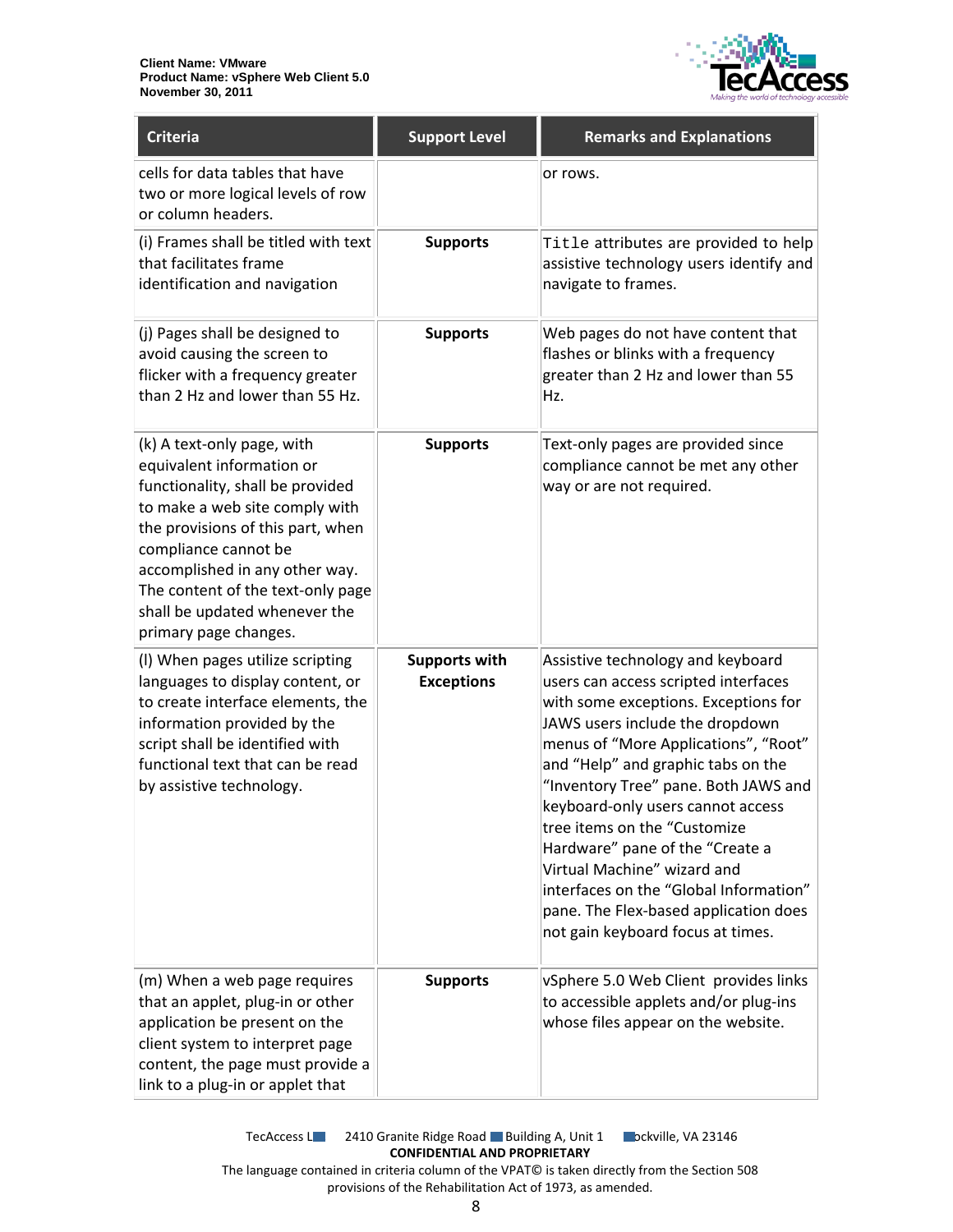

| <b>Criteria</b>                                                                                                                                                                                                                                                                                     | <b>Support Level</b>    | <b>Remarks and Explanations</b>                                                                                                          |
|-----------------------------------------------------------------------------------------------------------------------------------------------------------------------------------------------------------------------------------------------------------------------------------------------------|-------------------------|------------------------------------------------------------------------------------------------------------------------------------------|
| complies with §1194.21(a)<br>through (I).                                                                                                                                                                                                                                                           |                         |                                                                                                                                          |
| (n) When electronic forms are<br>designed to be completed on-<br>line, the form shall allow people<br>using assistive technology to<br>access the information, field<br>elements, and functionality<br>required for completion and<br>submission of the form, including<br>all directions and cues. | <b>Supports</b>         | Assistive technologies, such as screen<br>readers, identify and navigate to all<br>form elements to complete and<br>submit forms online. |
| (o) A method shall be provided<br>that permits users to skip<br>repetitive navigation links.                                                                                                                                                                                                        | <b>Does Not Support</b> | Assistive technology and keyboard<br>users cannot bypass repetitive<br>navigation links.                                                 |
| (p) When a timed response is<br>required, the user shall be<br>alerted and given sufficient time<br>to indicate more time is<br>required.                                                                                                                                                           | <b>Does Not Support</b> | When timed responses are required,<br>the server does not alert users or<br>provide them options for extended<br>ltime.                  |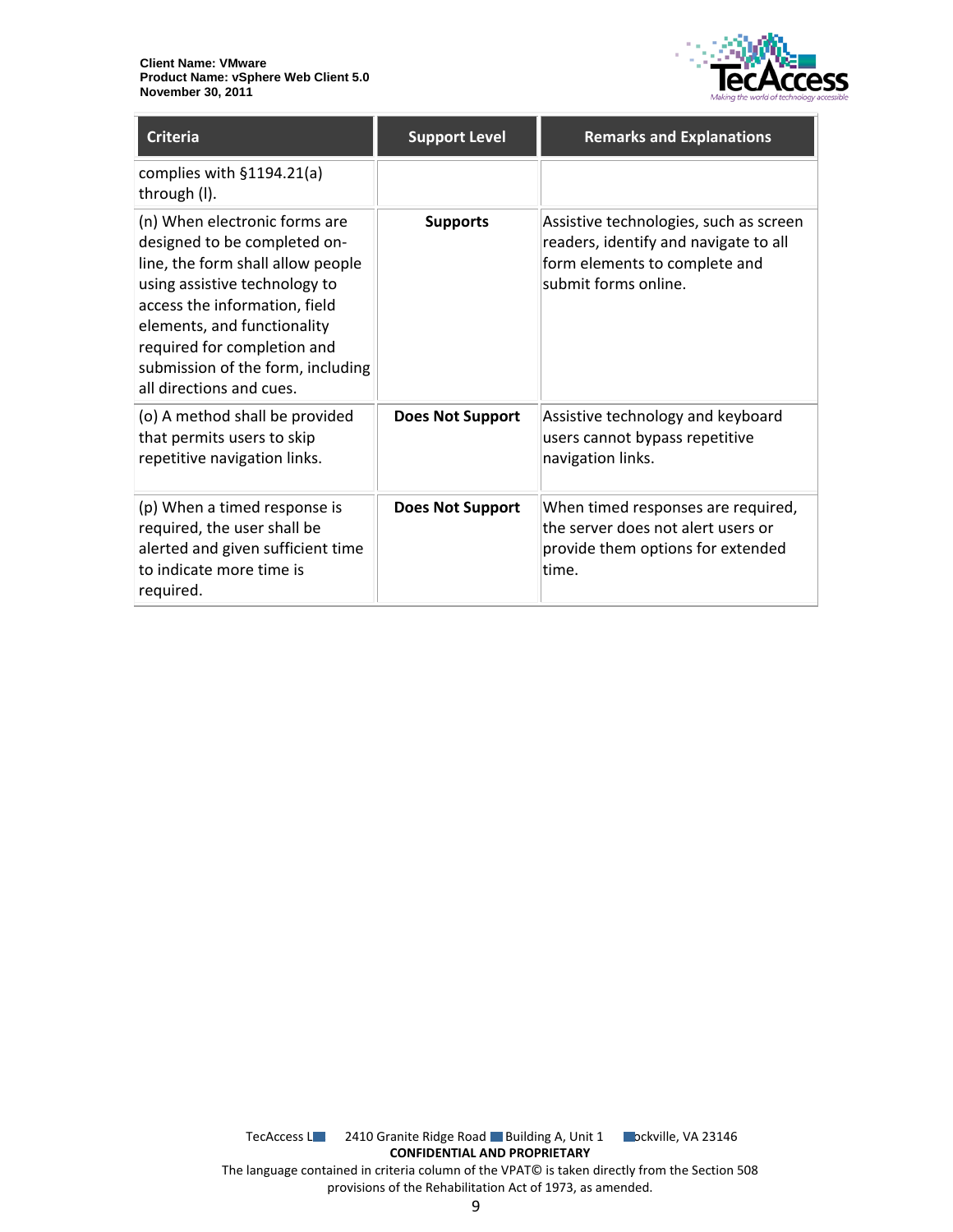

### <span id="page-9-0"></span>**§1194.31 Functional Performance Criteria**

| <b>Criteria</b>                                                                                                                                                                                                                                                                                                                     | <b>Support Level</b>                      | <b>Remarks and Explanations</b>                                                                                                                                                                                                                                                                                                                                                                                                                                                                                                                         |
|-------------------------------------------------------------------------------------------------------------------------------------------------------------------------------------------------------------------------------------------------------------------------------------------------------------------------------------|-------------------------------------------|---------------------------------------------------------------------------------------------------------------------------------------------------------------------------------------------------------------------------------------------------------------------------------------------------------------------------------------------------------------------------------------------------------------------------------------------------------------------------------------------------------------------------------------------------------|
| (a) At least one mode of operation<br>and information retrieval that does<br>not require user vision shall be<br>provided, or support for Assistive<br>Technology used by people who<br>are blind or visually impaired shall<br>be provided.                                                                                        | <b>Supports with</b><br><b>Exceptions</b> | Some information retrieval processes<br>and/or operations require vision and<br>may not provide support for assistive<br>technologies. Many interfaces,<br>including form fields, in the Flex-based<br>portions of vSphere Web Client 5.0<br>have insufficient MSAA information.<br>Two HTML-based buttons do not have<br>text equivalents. Selected tabs and<br>buttons that are color-conveyed do not<br>have text equivalents. The majority of<br>headings in the Online Help section of<br>vSphere 5.0 Web Client do not have<br>structural markup. |
| (b) At least one mode of operation<br>and information retrieval that does<br>not require visual acuity greater<br>than 20/70 shall be provided in<br>audio and enlarged print output<br>working together or independently,<br>or support for Assistive Technology<br>used by people who are visually<br>impaired shall be provided. | <b>Supports with</b><br><b>Exceptions</b> | vSphere Web Client 5.0 allows persons<br>with less than 20/70 vision to retrieve<br>information and perform product<br>operations through audio, enlarged<br>print output and/or assistive<br>technologies. The application does not<br>honor Windows High Contrast options<br>by not allowing users to change<br>background and foreground colors.                                                                                                                                                                                                     |
| (c) At least one mode of operation<br>and information retrieval that does<br>not require user hearing shall be<br>provided, or support for Assistive<br>Technology used by people who<br>are deaf or hard of hearing shall be<br>provided                                                                                           | <b>Supports</b>                           | vSphere Web Client 5.0 does not<br>require hearing for information<br>retrieval and operations. Support for<br>hearing devices may be provided.                                                                                                                                                                                                                                                                                                                                                                                                         |
| (d) Where audio information is<br>important for the use of a product,<br>at least one mode of operation and<br>information retrieval shall be<br>provided in an enhanced auditory<br>fashion, or support for assistive<br>hearing devices shall be provided.                                                                        | <b>Not Applicable</b>                     | vSphere Web Client 5.0 does not have<br>audio information.                                                                                                                                                                                                                                                                                                                                                                                                                                                                                              |

TecAccess L**LC** 2410 Granite Ridge Road Building A, Unit 1 **Rockville, VA 23146 CONFIDENTIAL AND PROPRIETARY** The language contained in criteria column of the VPAT© is taken directly from the Section 508 provisions of the Rehabilitation Act of 1973, as amended.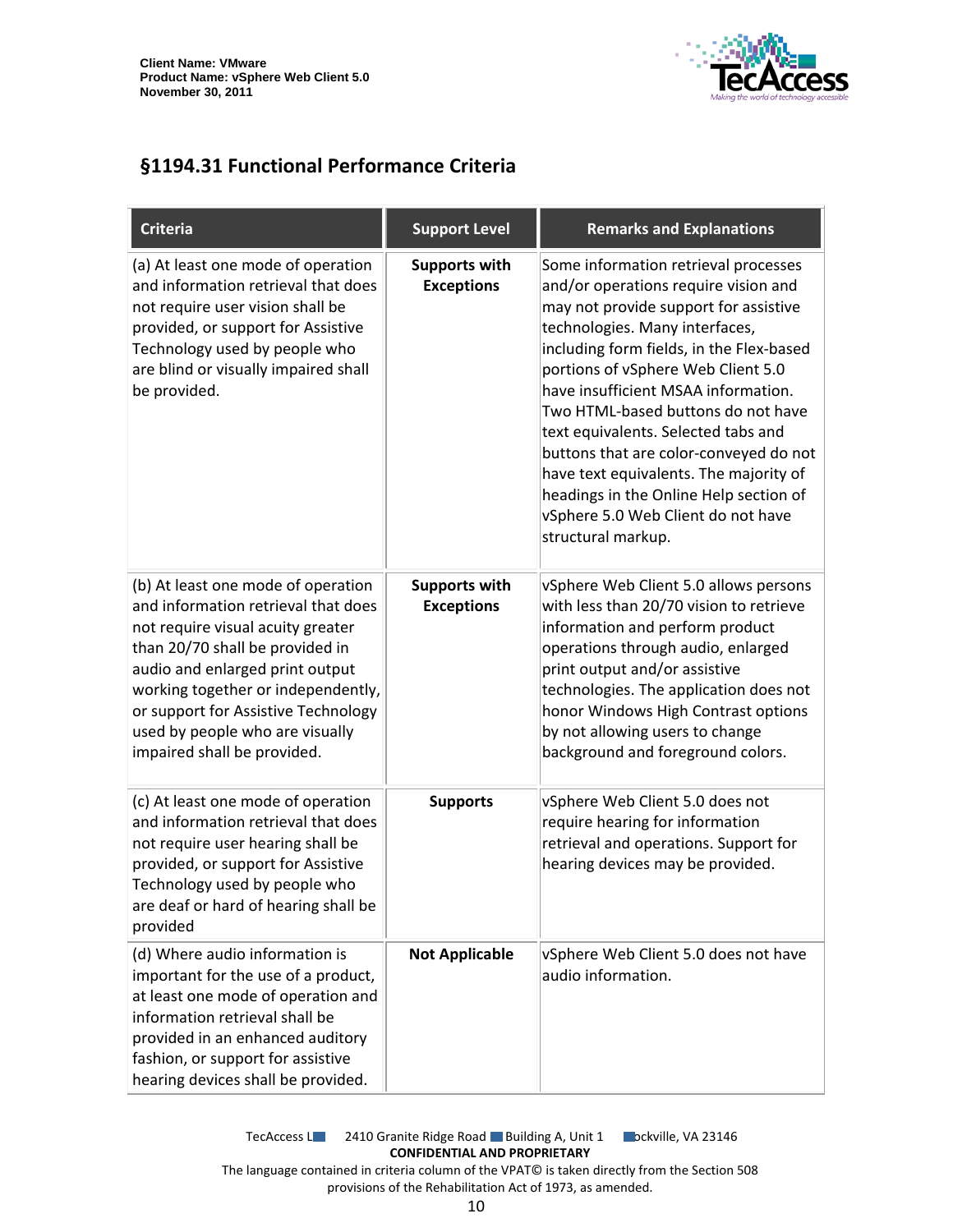

| <b>Criteria</b>                                                                                                                                                                                                          | <b>Support Level</b>               | <b>Remarks and Explanations</b>                                                                                                                                                                                                                                                                                                                                                                                                         |
|--------------------------------------------------------------------------------------------------------------------------------------------------------------------------------------------------------------------------|------------------------------------|-----------------------------------------------------------------------------------------------------------------------------------------------------------------------------------------------------------------------------------------------------------------------------------------------------------------------------------------------------------------------------------------------------------------------------------------|
| (e) At least one mode of operation<br>and information retrieval that does<br>not require user speech shall be<br>provided, or support for Assistive<br>Technology used by people with<br>disabilities shall be provided. | <b>Supports</b>                    | vSphere Web Client 5.0 does not<br>require speech for information retrieval<br>or operations. Support for assistive<br>technologies may be provided.                                                                                                                                                                                                                                                                                    |
| (f) At least one mode of operation<br>and information retrieval that does<br>not require fine motor control or<br>simultaneous actions and that is<br>operable with limited reach and<br>strength shall be provided.     | Supports with<br><b>Exceptions</b> | vSphere 5.0 Web Client does not<br>require fine motor control or<br>simultaneous actions. Persons with<br>dexterity impairments can perform<br>product operations with some<br>exceptions. Exceptions include tree<br>items on the "Customize Hardware"<br>pane of the "Create a Virtual Machine"<br>wizard and interfaces on the "Global<br>Information" pane. The Flex-based<br>application does not gain keyboard<br>focus at times. |